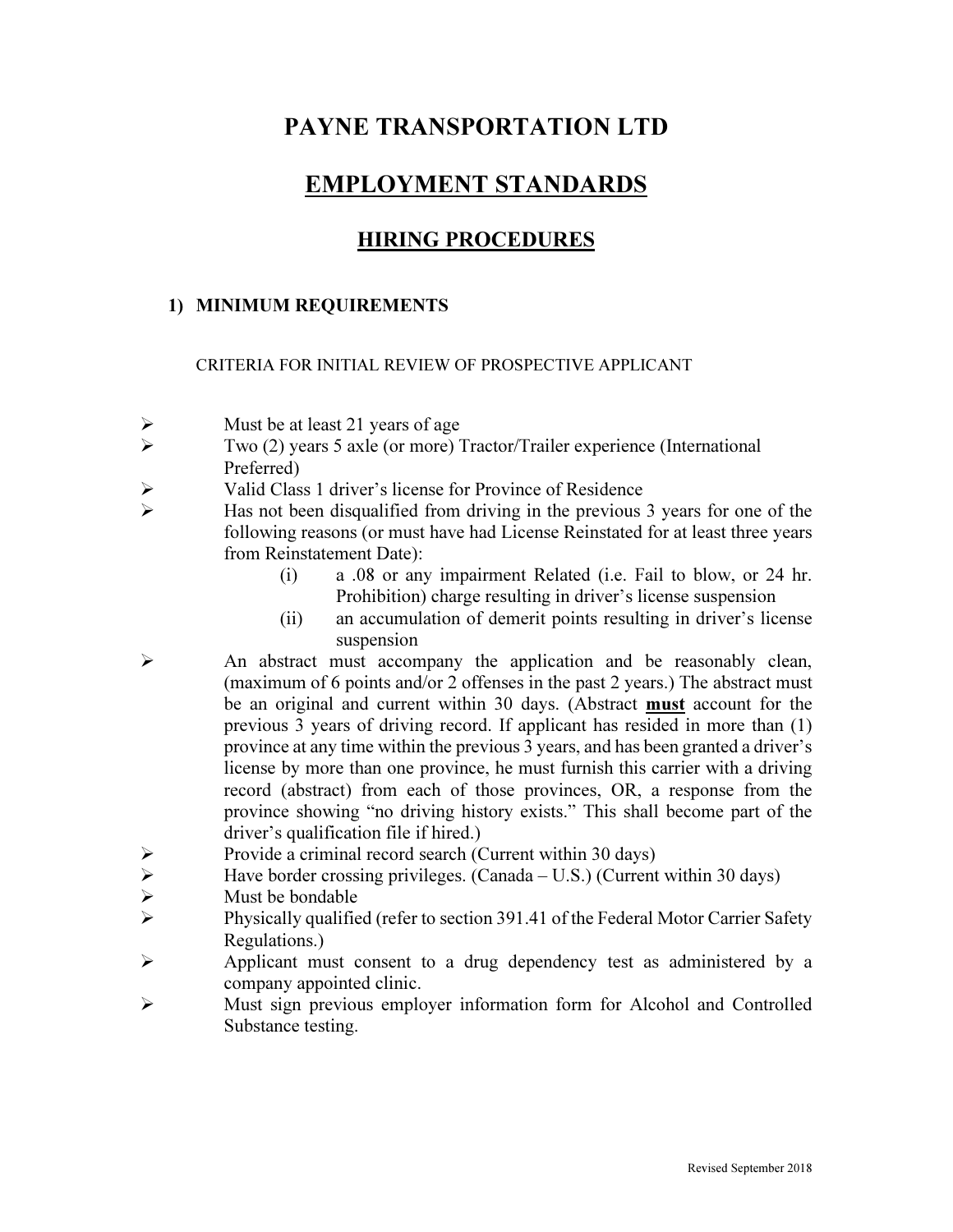Once the "Hiring Package" has been completed, the application, abstract and reference checks will be forwarded to Winnipeg for review by the Safety Department. Pierre Bonneville or Thomas McKee will review the application to determine whether or not the applicant meets our hiring criteria. Should the applicant not qualify, he will then be informed using the following phrase: You do not meet our hiring policy.

Should the individual meet our criteria, the applicant will then be sent for a preemployment drug test. Once results are returned negative, the truck and trailer licensing for an owner/operator will commence. After the vehicle is licensed, the driver or drivers will then be sent to Winnipeg for orientation.

#### 2) OWNER OPERATOR EQUIPMENT

#### a) POWER UNITS

If prospective applicant is applying for the position of "owner-operator", check the following criteria for the power unit:

- Four (4) years old or newer "preferred". (Exception any unit 5 years and older MUST have been owned by the applicant for a minimum of  $\frac{1}{2}$  the age of the truck.
- $\triangleright$  Maximum wheel base = 244 inches
- Current C.V.I.P. (Commercial Vehicle Inspection Certificate) (current meaning within 6 months.)
- $\triangleright$  Must be equipped with:
	- i) Front wheel brakes
	- ii) Engine brake (Jacob, etc.)
	- iii) Power unit tare weight for:
		- $-$  VANS MAX 19,500 lbs. 100 Gallons of fuel
		- $-$  FLATS MAX 21,500 lbs. (Full Equipment & 100 gallons fuel) Must be able to load 46,500 lbs.

#### b) TRAILERS

- A<br>
Check with Winnipeg prior to any commitments.<br>
Flat deck or drop deck<br>
ONLY 48 foot or 53 foot trailers<br>
Fare weights for trailers
- Flat deck or drop deck
- ONLY 48 foot or 53 foot trailers
- Tare weights for trailers…
	- a combination weight (tractor and trailer) not to exceed 33,000 pounds
	- $\div$  (Capable of handling 46,500 pounds of cargo.)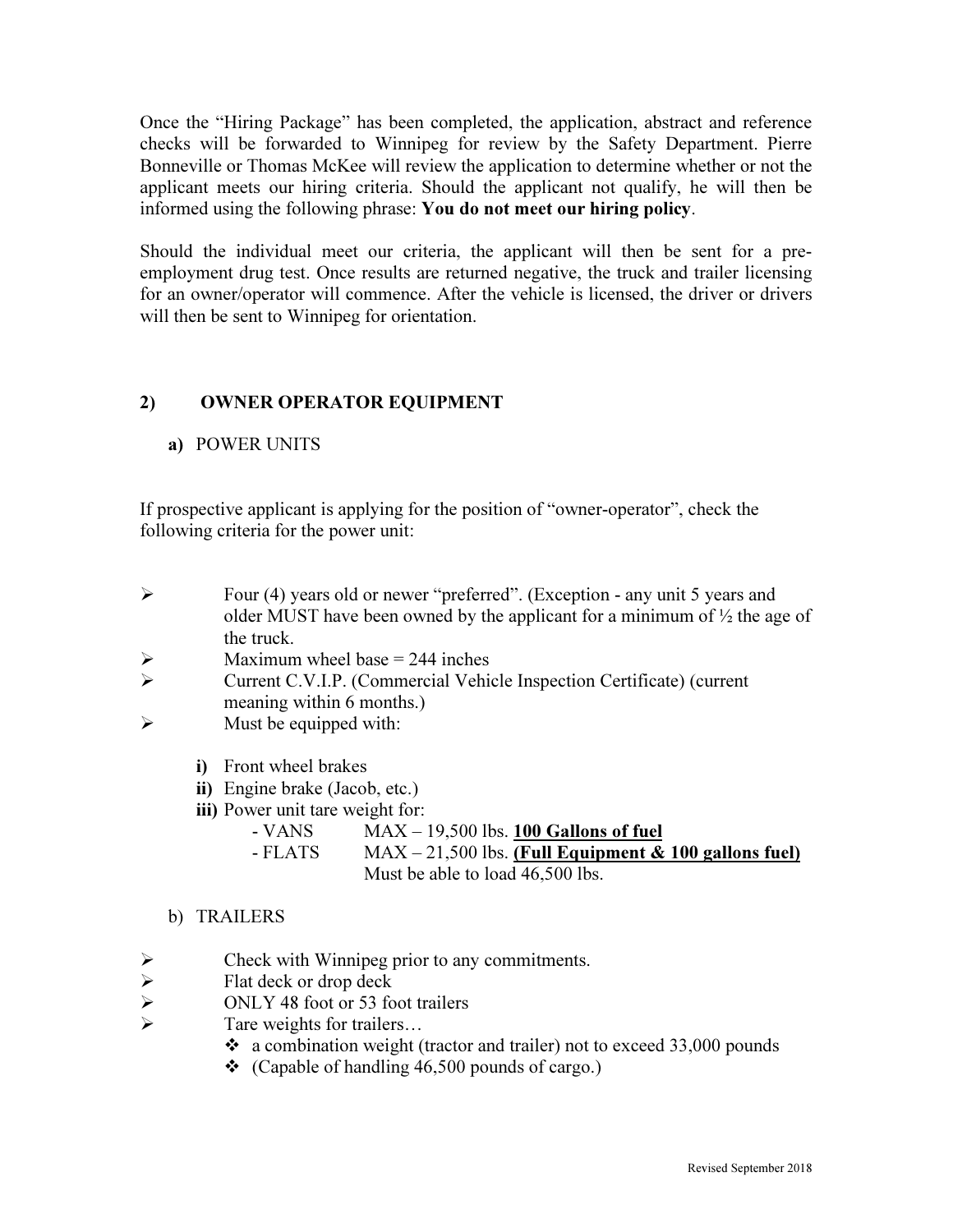# PAYNE TRANSPORTATION LTD.

## EMPLOYMENT STANDARDS

## LICENSING PROCEDURES

After you have gone through the preliminary hiring procedures with a new hire and you know for sure that you will hire this leased operator, you should pull out a **Hiring Kit** and go over every item on the checklist to make sure that the new hire has brought you everything you will require to license a unit.

The following is a list of items that the new leased operator will have to supply:

- 1) Copy of CURRENT SAFETY INSPECTION, **MUST** have been done within the last 6 months – NO EXCEPTIONS.
- 2) Copy of the BILL OF SALE or COMPLETE LEASE CONTRACT, if vehicle is leased. (Be sure they are signed by both parties.)
- 3) ORIGINAL of the NVIS card. This applies to brand new units that have not been previously registered. (The dealer can supply this.)
- 4) If the vehicle has been previously licensed, we require a copy of the LAST BASE PLATE REGISTRATION & "HOST" JURISDICTION REGISTRATION.
- 5) Copy of user fee decal certificate for the current year.
- 6) Copy of the current U.S.A. FEDERAL HIGHWAY USE TAX PAID if the unit was previously running into the U.S. (July 1 – June 30 yearly).
- 7) Copy of the Incorporation Documents if the vehicle is to be licensed in a company name.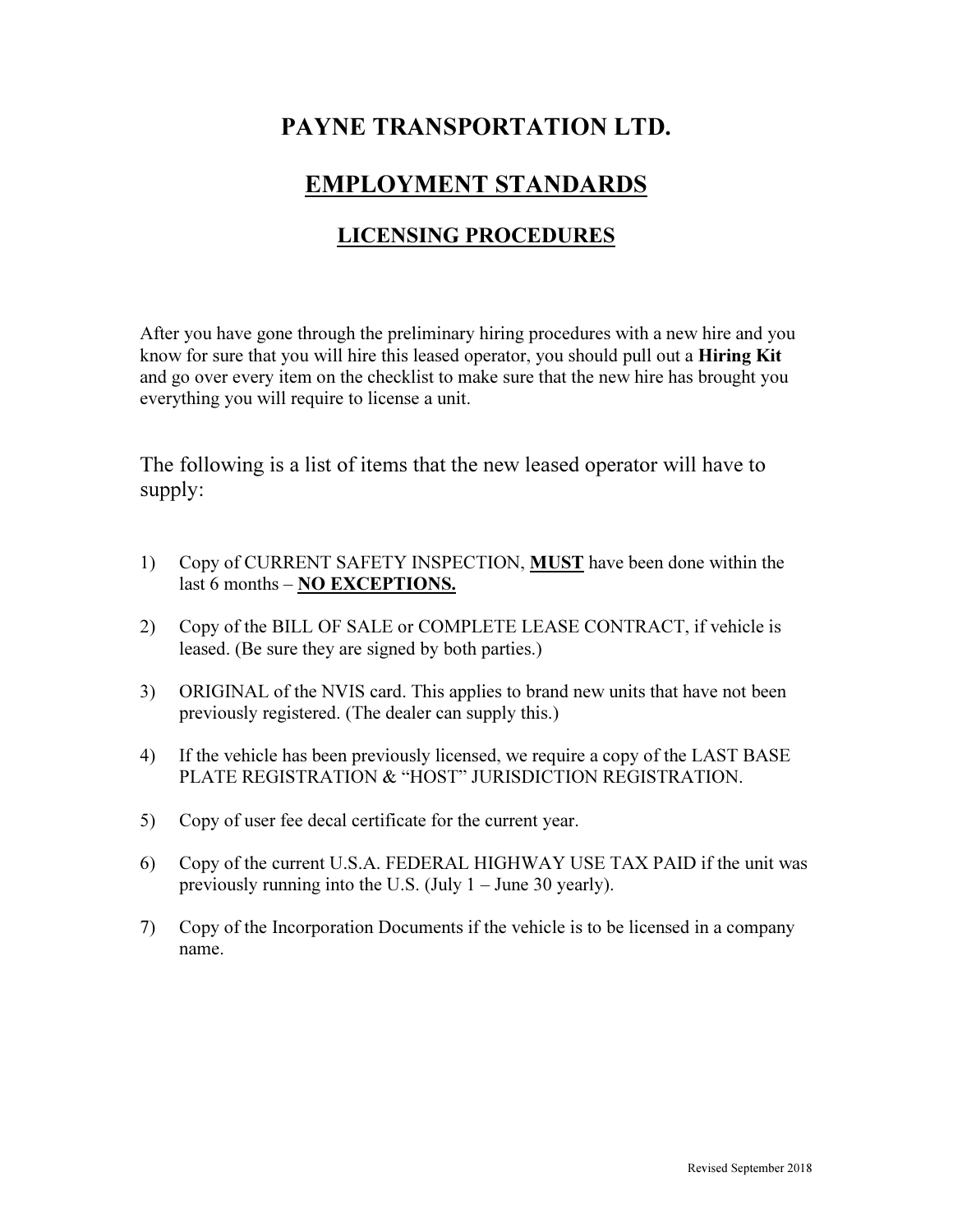## LICENSING PROCEDURES – PAGE 2

You are now ready to complete the remainder of the paperwork in the HIRING KIT.

- 1) EQUIPMENT SPECIFICATIONS SCHEDULE "E" MUST BE COMPLETED BY MANAGER / INTERVIEWER ONLY. Ensure everything is completed, including G.S.T. number, King Pin Setting is the same as 5<sup>th</sup> wheel height. If you are unsure on any of the information required, contact Pierre Bonneville or for assistance.
- 2) CONTRACTS (1) SIGNED ONLY by the Leased Operator and witnessed by you. Please make sure you double check both sides of ALL pages.
- 3) Complete the DIRECT DEPOSIT form and attach a VOID CHEQUE.
- 4) Check for HOLDBACK minimum \$500.00 for opening balance.